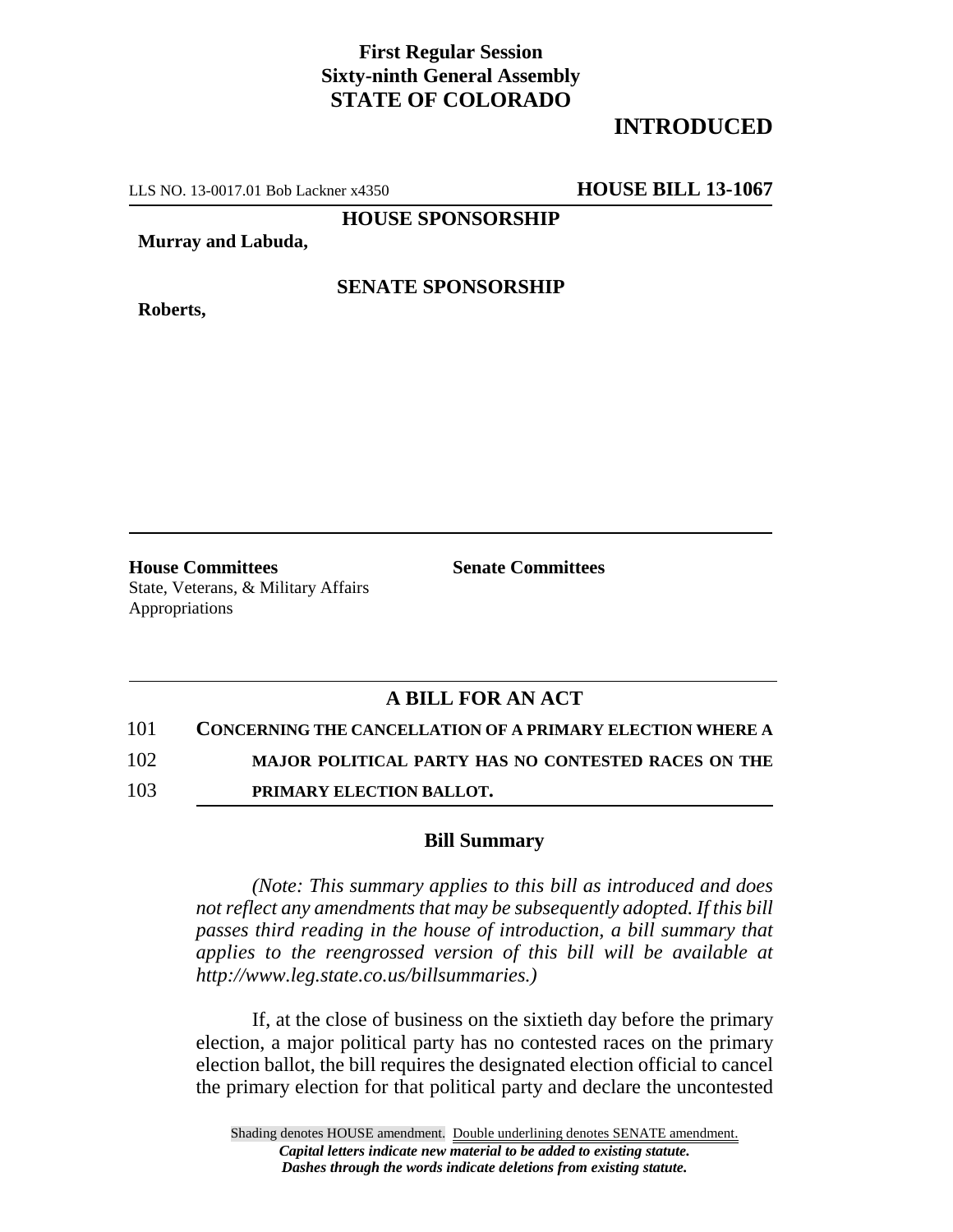candidate of that party in each race the party nominee for that office at the general election. For purposes of other applicable law, the nominee is deemed a candidate in and the winner of the primary election. The name of each nominee is to be printed on the official ballot prepared for the ensuing general election.

 *Be it enacted by the General Assembly of the State of Colorado:* **SECTION 1.** In Colorado Revised Statutes, 1-4-104.5, **amend** (2) and (3) as follows: **1-4-104.5. Primary election canceled - when.** (2) If a major political party has more than one candidate nominated for any office on the primary election ballot, the primary election shall be conducted as 7 provided in section 1-4-101 IF, AT THE CLOSE OF BUSINESS ON THE SIXTIETH DAY BEFORE THE PRIMARY ELECTION, A MAJOR POLITICAL PARTY HAS NO CONTESTED RACES ON THE PRIMARY ELECTION BALLOT, THE DESIGNATED ELECTION OFFICIAL SHALL CANCEL THE PRIMARY ELECTION FOR THAT POLITICAL PARTY AND DECLARE THE UNCONTESTED CANDIDATE OF THAT PARTY IN EACH RACE THE PARTY NOMINEE FOR THAT OFFICE AT THE GENERAL ELECTION.FOR PURPOSES OF OTHER APPLICABLE LAW, SUCH NOMINEE SHALL BE DEEMED A CANDIDATE IN AND THE WINNER OF THE PRIMARY ELECTION. THE NAME OF EACH NOMINEE SHALL BE PRINTED ON THE OFFICIAL BALLOT PREPARED FOR THE ENSUING GENERAL ELECTION. (3) If, at the close of business on the sixtieth day before the 18 primary election, there is not more than one candidate for each major 19 political party who has been nominated in accordance with this article for 20 any office on the primary election ballot and a minor political party has more than one candidate nominated for any such office, the primary

 election shall be conducted as provided in section 1-4-101 for the nomination of the minor political party candidate only.